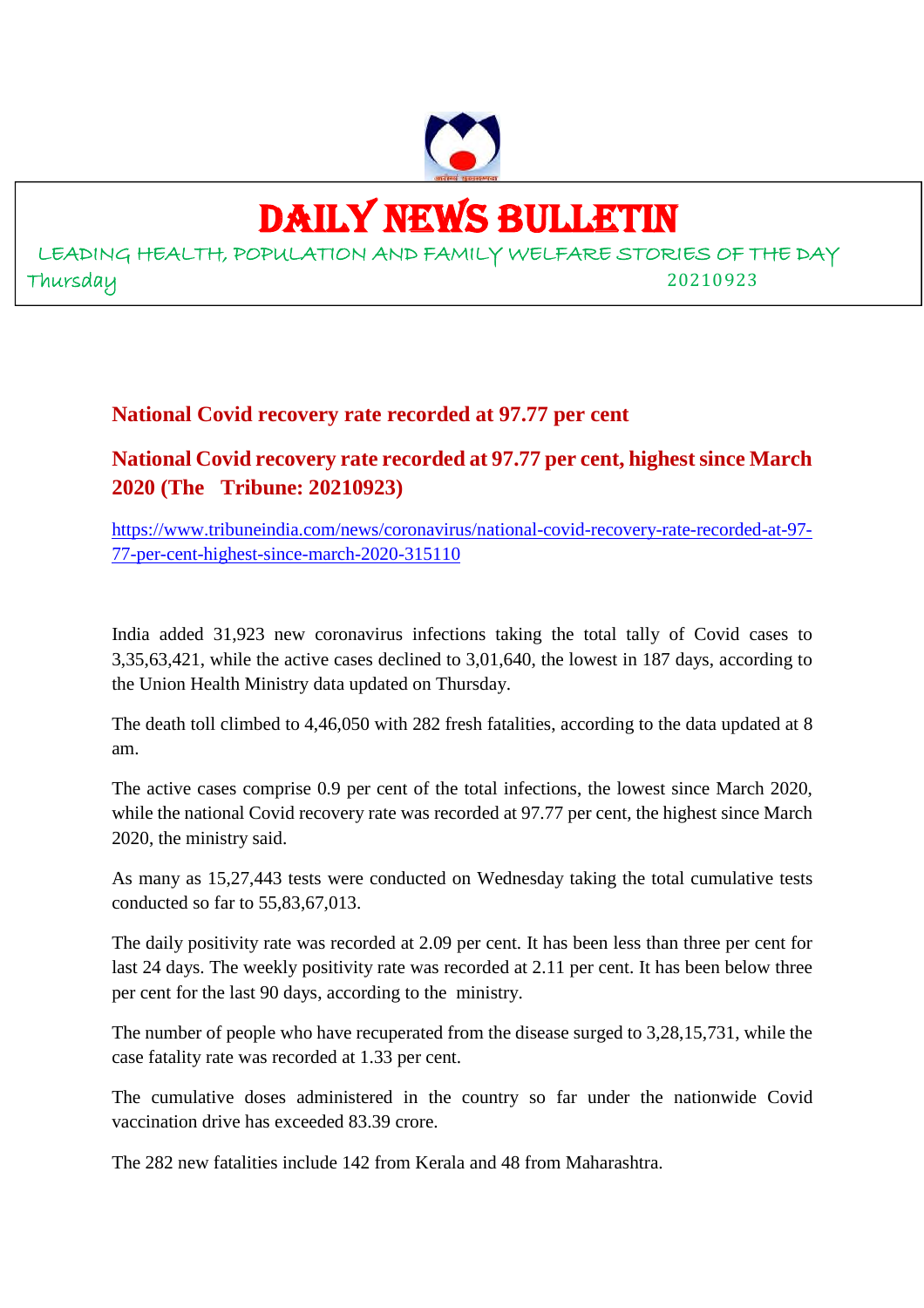A total of 4,46,050 deaths have been reported so far in the country including 1,38,664 from Maharashtra, 37,668 from Karnataka, 35,400 from Tamil Nadu, 25,085 from Delhi, 24,039 from Kerala, 22,888 from Uttar Pradesh, and 18,691 from West Bengal. PTI

## **UK: Covishield okay, not Cowin certificate**

## **UK: Covishield okay, not Cowin certificate (The Tribune: 20210923)**

https://www.tribuneindia.com/news/coronavirus/uk-covishield-okay-not-cowin-certificate-314875

The UK today added Covishield to its list of approved Covid vaccines for incoming travellers, but is yet to accept certificates issued from India as valid proof. Photo for representation only.

The UK today added Covishield to its list of approved Covid vaccines for incoming travellers, but is yet to accept certificates issued from India as valid proof.

London's visa rules are under constant review and the UK High Commission here said it was in dialogue with the Indian Government to break the impasse after Foreign Secretary Harsh Vardhan Shringla threatened reciprocation if the "discriminatory" regime was not reversed. PM Narendra Modi today called for international travel to be made easier through mutual recognition of Covid vaccine certificates by countries.

Also read: PM Modi bats for mutual recognition of vaccine certificates amid UK row

Basically, the UK has problems with certificates issued by Indian public authorities as well as with the vaccine app Cowin. This means Indians fully vaccinated with Covishield on reaching the UK still have to undergo 10 days of quarantine, besides at least two RTPCR tests.

Opinions page: Shift in the vaccination policy is apparent

"Formulations of the four listed vaccines, such as AstraZeneca Covishield, qualify as approved vaccines from October 4," said the UK's Department of Health in a move that left New Delhi still unsatisfied because India is not on the list of 17 countries whose vaccination certificates would be accepted.

What India found galling was that Pune-manufactured Covishield is based on the same Oxford-AstraZeneca vaccine whose British version is accepted.

Moreover, India had supplied five lakh doses of this very Pune-made vaccine to the United Kingdom when it was battling a sudden spike in infections.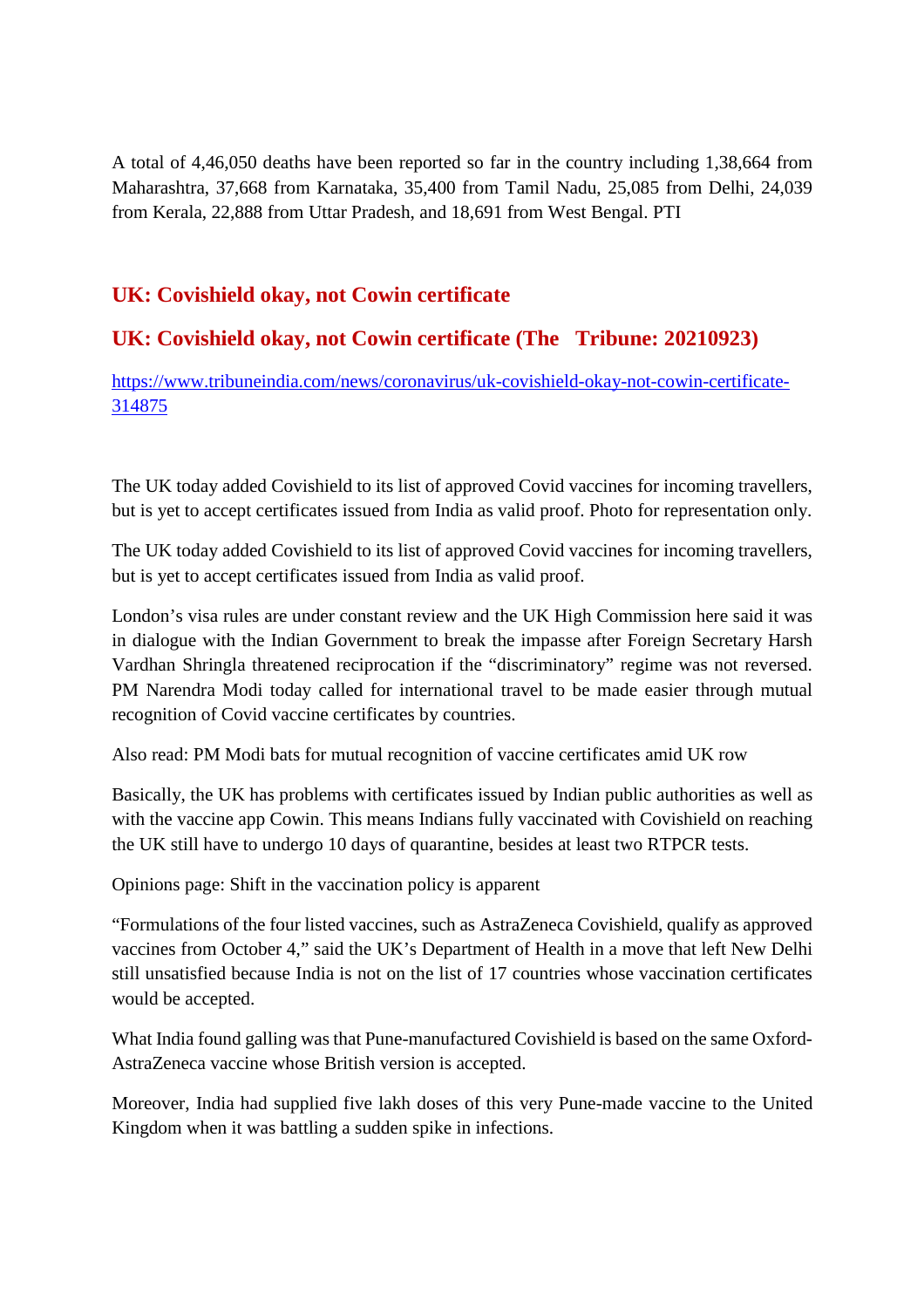#### Quarantine still must

The UK now has problems with certificates issued by Indian authorities and with vaccine app Cowin

This means Indians fully vaccinated with Covishield on reaching the UK will have to undergo 10-day quarantine, besides two RTPCR tests

26,964 fresh cases

## **Covid can cause delirium**

## **Covid can cause delirium, says study (The Tribune: 20210923)**

https://www.tribuneindia.com/news/coronavirus/covid-can-cause-delirium-says-study-315051

A study of 150 patients hospitalised for Covid in the US at the beginning of the pandemic found that 73 per cent had delirium, a serious disturbance in mental state wherein a person is confused, agitated and unable to think clearly. The study, published in the journal BMJ Open, found that patients with delirium tended to be sicker, with more comorbidities like hypertension and diabetes, and appeared to have more severe Covid-related illness. "Covid is also associated with a number of other adverse outcomes that tend to prolong hospitalisation and make recovery difficult," said study author Phillip Vlisides, from the University of Michigan in the

## **Vaccine ingredient**

## **Vaccine ingredient supply lines must stay open: Modi (Hindustan Times: 20210923)**

#### https://epaper.hindustantimes.com/Home/ArticleView

supply chains for Covid-19 vaccine raw materials must be kept open so that India can increase production and resume vaccine supplies to other countries, Prime Minister Narendra Modi told a virtual Covid summit on Wednesday.

At the same time, international travel should become easier through mutual recognition of vaccine certificates so that the world can cope with the pandemic's economic impacts, Modi said while addressing the summit called by US President Joe Biden.

Earlier on Wednesday, before he left for the US, Modi said the visit was an opportunity to strengthen the bilateral and global strategic partnerships and consolidate ties with key partners, Japan and Australia. He will be in the US during September 22-25, and will have separate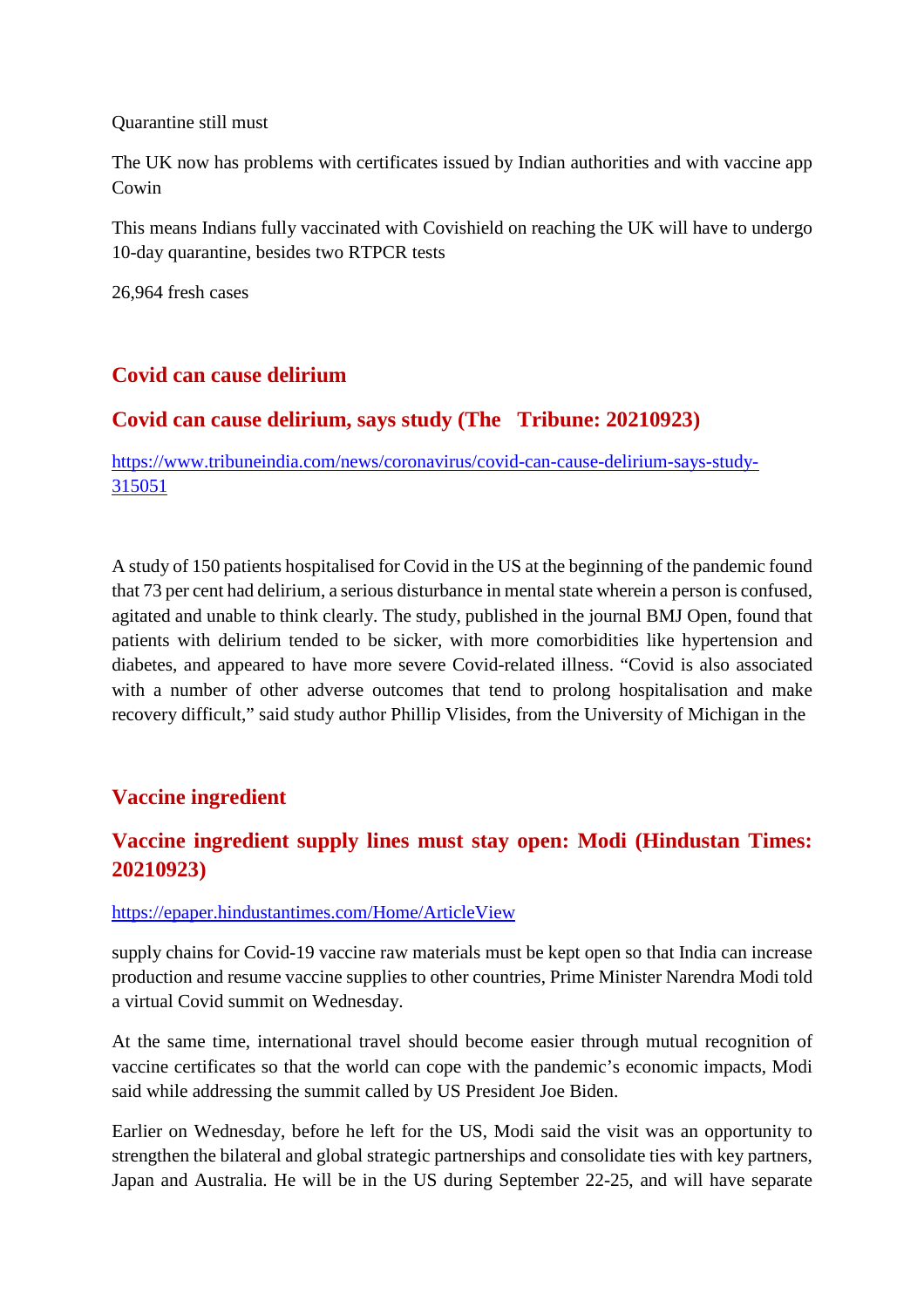meetings with US President Joe Biden, vice president Kamala Harris, Australia's Scott Morrison and Japan's Yoshihide Suga, and hold talks with leading American businesspeople in Washington. He will travel to New York to address the UN General Assembly session on September 25.

"During my visit, I will review the India-US Comprehensive Global Strategic Partnership with President Biden and exchange views on regional and global issues of mutual interest," Modi said.

In his remarks at the opening of the summit convened on the margins of the UN General Assembly, Biden announced the donation of another 500 million doses of the Pfizer vaccine to low and middle income countries, taking total US commitments to more than 1.1 billion shots.

Modi noted the pandemic has resulted in "unprecedented disruption and it is not yet over". Biden's initiative is timely and welcome as much of the world is yet to be vaccinated, he said.

"As newer Indian vaccines get developed, we are also ramping up production capacity of existing vaccines. As our production increases, we will be able to resume vaccine supply to others too. For this, the supply chains of raw materials must be kept open," he said.

India is working with partners in the Quadrilateral Security Dialogue to leverage the country's manufacturing strengths to produce vaccines for the Indo-Pacific region. India and the South Africa have proposed a waiver of the WTO Agreement on Trade-Related Aspects of Intellectual Property Rights (TRIPS) for Covid-19 vaccines, diagnostics and medicines to scale up the fight against the pandemic, Modi said. "We also need to focus on addressing the pandemic's economic effects. To that end, international travel should be made easier, through mutual recognition of vaccine certificates," he said.

Modi recalled India's role in helping other nations tackle the pandemic by producing costeffective diagnostic kits, drugs, medical devices and PPE kits, and sharing medical supplies with more than 150 countries. "Earlier this year, we shared our vaccine production with 95 other countries and with UN peacekeepers. And like a family, the world also stood with India when we were going through a second wave," he said. India is now running the world's largest immunisation campaign, and had vaccinated 25 million people on a single day. More than 200 million Indians were fully vaccinated, and India is willing to share its digital platform CoWIN and other digital solutions freely as open source software, he said.

Biden too highlighted the US partnership with Quad members India, Japan and Australia to help produce one billion vaccine doses in India to boost global supplies by the end of 2022.

"The US is buying another half billion doses of Pfizer to donate to low and middle income countries around the world," he said. "This is another half billion doses that will all be shipped by this time next year." He added, "Put another way, for every one shot we've administered to date in America, we have now committed to do three shots to the rest of the world."

Biden announced the launching of the European Union-US partnership to expand global vaccinations, and said the US will provide an additional \$370 million to support administering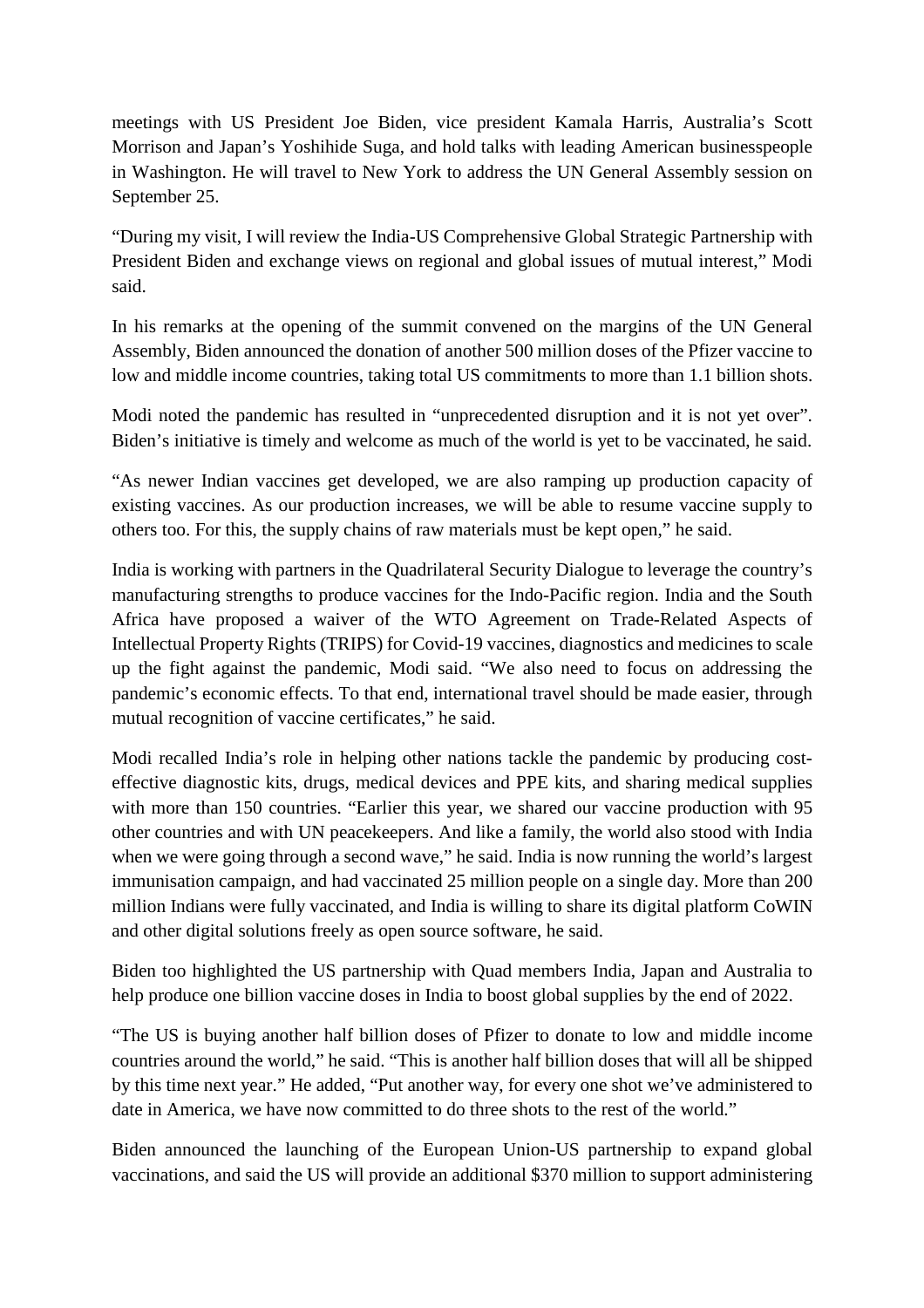and delivery of vaccines worldwide. More than \$380 million will be provided to GAVI to facilitate distribution of vaccines in regions with the greatest need, he said.

The summit, Biden said, was focused on "supercharging efforts" in 3 key areas: vaccinating the world by ramping up production, donations and delivery of doses, addressing the oxygen crisis in hospitals around the world and making other treatments more accessible, and building better so that global healthinfrastructure becomes more resilient.

He said US secretary of state Antony Blinken will convene a meeting of foreign ministers later this year to check collective progress, and proposed a second virtual Covid summit in the first quarter of 2022.

## **WHO**

## **WHO tightens air quality norms over health hazard? (Hindustan Times: 20210923)**

https://epaper.hindustantimes.com/Home/ArticleView

Harms from air pollution begin at much lower levels than previously thought, the World Health Organization said on Wednesday as it lowered acceptable thresholds for several pollutants, including ultrafine PM2.5 particles that India has typically struggled to contain.

According to the new thresholds, the average 24-hour exposure to PM2.5 must remain below  $15\mu\text{g/m}^3$ , down from  $25\mu\text{g/m}^3$ . In case of PM10 particles – typical dust particles – the safe threshold has been lowered from 50 to 45µg/m<sup>3</sup>. In terms of exposure over a year-long period, the threshold for PM2.5 has been brought down from 10 to  $5\mu g/m^3$  and for PM10, from 20 to  $15\mu g/m^3$ .

In comparison, India's thresholds are manifolds higher. According to the 2009 National Ambient Air Quality Standards still in force, the acceptable PM2.5 exposure limit over 24 hours is  $60\mu\text{g/m}^3$  (four times the new WHO limit) and for exposure over a year-long period,  $40\mu$ g/m<sup>3</sup> (eight times the revised WHO threshold)

In India, officials said they will study the WHO's new guidance for further steps. "We will respond to the revised WHO air quality guidelines after going through the report," this person added.

## **Covishield**

**Covishield in new UK advisory, but 'unvaccinated' rules still for Indians (Hindustan Times: 20210923)**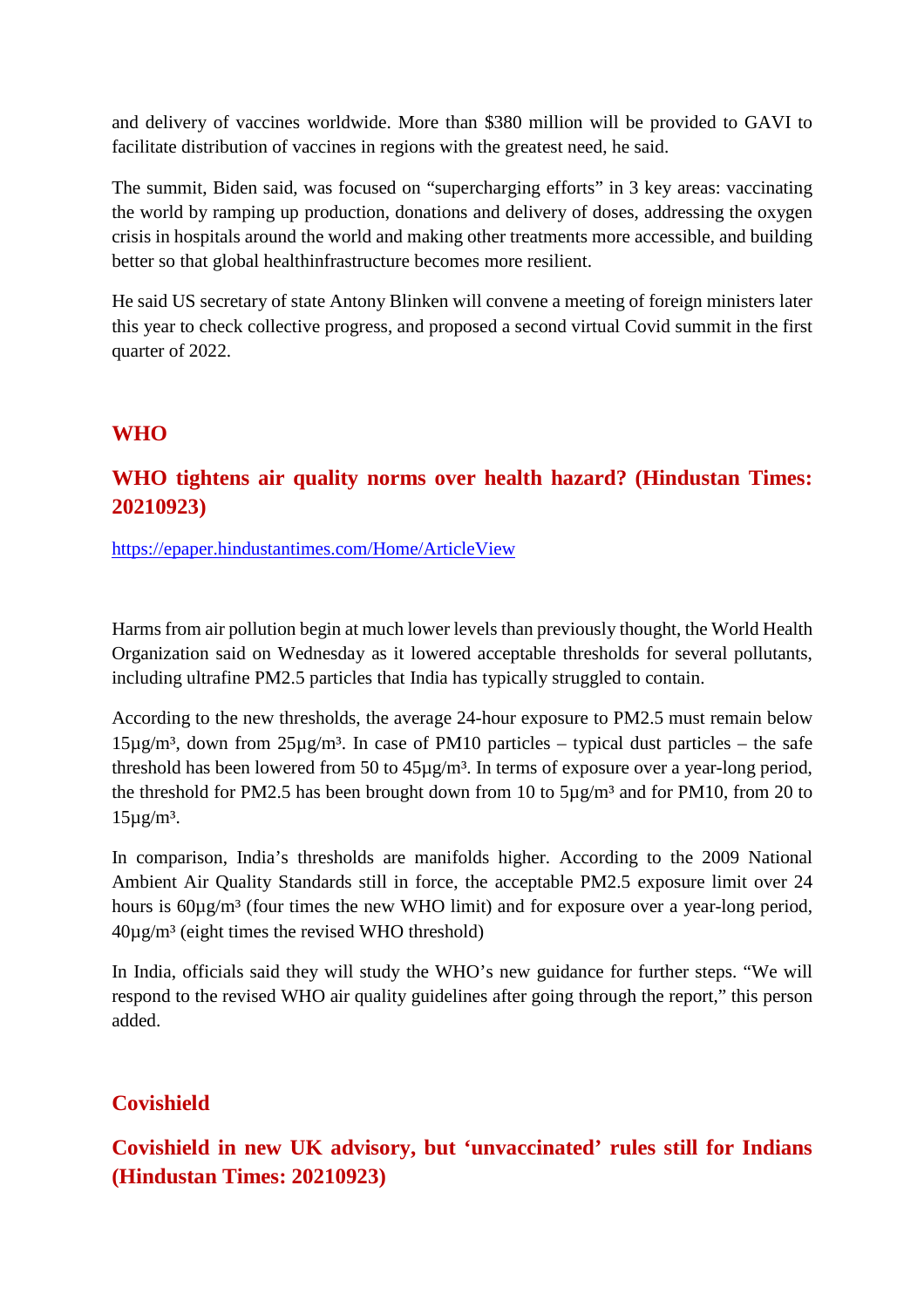https://epaper.hindustantimes.com/Home/ArticleView

The UK government on Wednesday added Covishield as one of the vaccines it will recognise when allowing international travellers to skip quarantine on arrival, but has not yet included India in the list of countries from where people will be eligible for this new rule.

The move comes a day after India warned of reciprocal measures as the controversy around UK's new travel rules, which come into force on October 4, sparked allegations of racism. IThe British High Commission said it was engaging with India on the issue.

National Health Authority chairman RS Sharma said officials from both sides have had two meetings this month to discuss the technical aspects of each of their certification systems. "It is an ongoing process," said Sharma, who supervises functioning of Co-WIN. People familiar with the development said the discussions focused on certification done through Co-WIN app. UK high commissioner Alex Ellis told a news channel earlier on Wednesday that the issue was not Covishield but the vaccination certificates. P12

## **Covid deaths**

## **₹50k ex gratia for Covid deaths, declares Centre (Hindustan Times: 20210923)**

https://epaper.hindustantimes.com/Home/ArticleView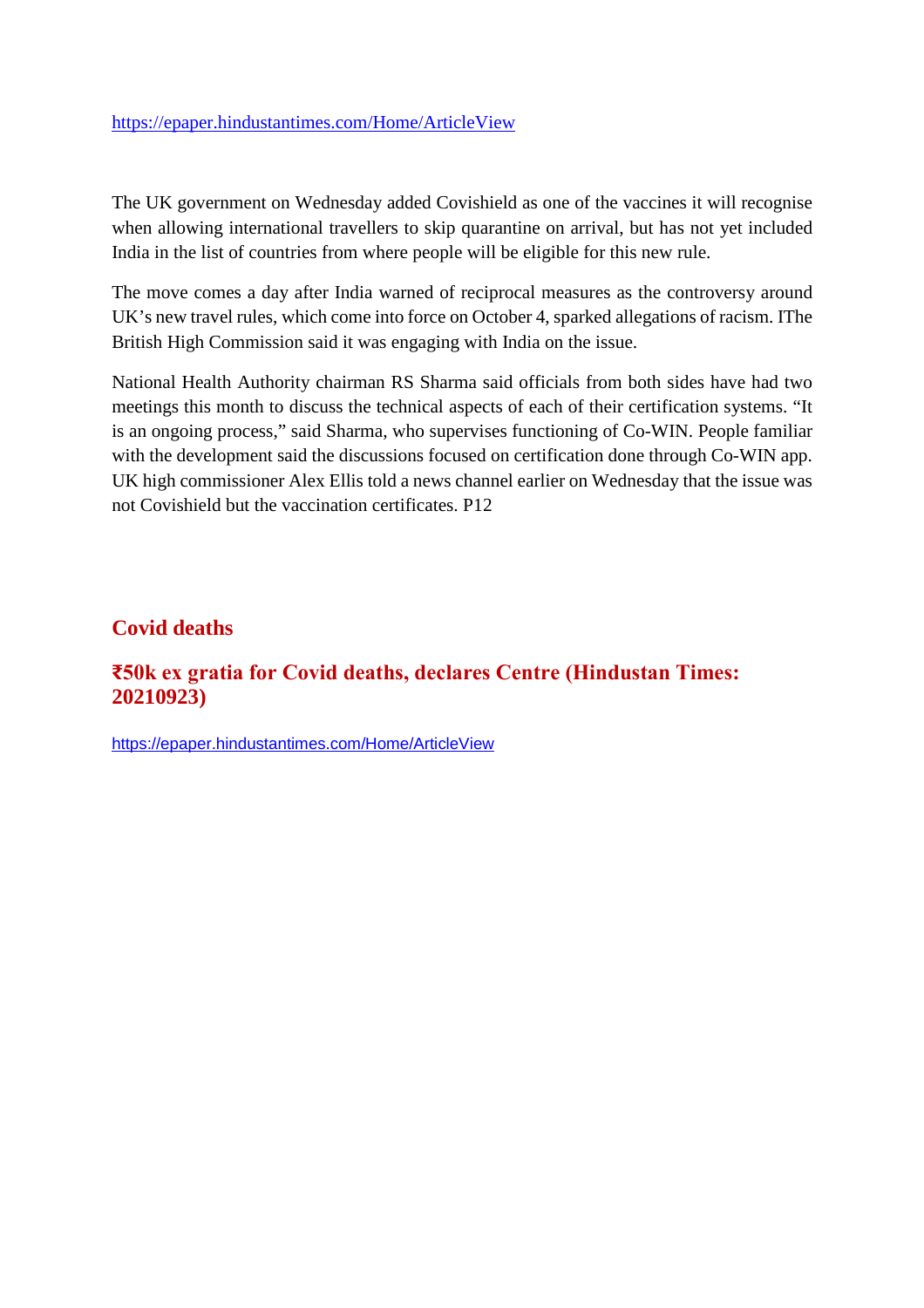## **Vaccinated Indians still off UK list**

A look at what new steps UK took and why fully vaccinated Indians are still not recognised

COVISHIELD **RECOGNISED...** On Wednesday, travel guidance on gov.uk said formulations of listed vaccines, such as Covishield, will be accepted. Earlier, the country only recognised the brand Vaxzevria, even though both are formulations of the Oxford-AstraZeneca dose.

# ... BUT INDIA IS<br>STILL NOT

The quidance mentions that people vaccinated in only select countries will be covered in the new rule. These are UK, US, European Union countries as well as 17 others such as Australia, Canada, Japan, New Zealand, Saudi Arabia, UAE etc.

## **CERTIFICATION QUESTION**

UK's envoy to India told said that experts in his country were still evaluating the Co-WIN platform.

No concern has been raised to us regarding certification issues... Our system is a very safe system and the vaccination certificates that we issue are very much digitally verifiable RS Sharma, NHA chief who looks after Co-WIN

States will pay an ex gratia amount of  $\overline{$}50,000$  to the families of those whose deaths have been certified as Covid-19 fatalities, the Union government has informed the Supreme Court through an affidavit.

The Centre added that the scheme framed by the National Disaster Management Authority (NDMA) lays down that ex gratia compensation is also applicable to those involved in relief operations or those associated with preparedness activities, and that the states will disburse the money from the State Disaster Response Fund (SDRF). The assistance will be continued for any Covid-19 deaths that may occur in the future, added the affidavit submitted on Wednesday.

The Union government contributes 75% of SDRF allocation for general category states and Union Territories and 90% for special category states and UTs such as the North-East states, Uttarakhand, Himachal Pradesh, and Jammu & Kashmir.

The compensation scheme has been put in place after Supreme Court's direction on June 30 in a petition filed by advocate Gaurav Kumar Bansal. Underlining that NDMA "failed to perform its statutory duty" by not envisaging a compensation scheme, the court ordered uniform guidelines on ex gratia payments to the families of those who died of Covid-19.

At the same time, the court had clarified that the amount of ex gratia cannot be fixed by the court, and that the Centre and NDMA should determine the quantum after taking into account their policies and other relief and mitigation measures already put in place.

For the pandemic, NDMA had so farsaid that there was no scheme for payment of ex gratia for Covid-19 deaths due to absence of such provision under the "minimum standards of relief". State governments were also asked by the Centre not to use the disaster relief funds in case they wish to pay compensation to the next of kin of those who died of Covid-19. Some states, such as Bihar, Karnataka and Delhi, have been paying compensation on account of Covid-19 deaths from their chief minister relief funds.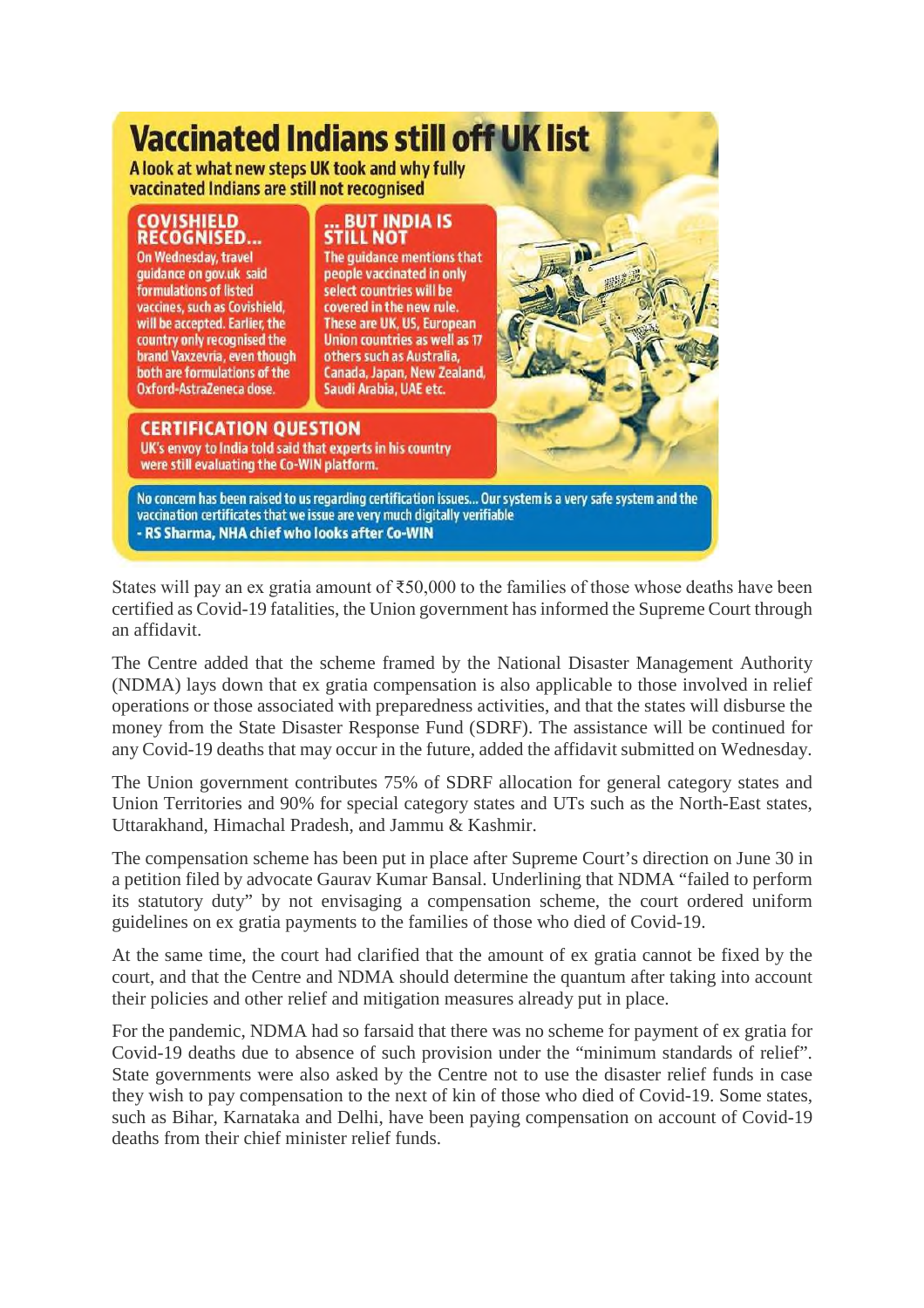After the Supreme Court sought response on compliance of its June judgment, the Centre filed an affidavit on Wednesday, stating that on September 11, NDMA decided to provide an ex gratia assistance of ₹50,000 per deceased person under Section 12(iii) of the 2005 Act which talks about "minimum standards of relief". On the same date, NDMA wrote to all the states and UTs apprising them of the new scheme, the Centre said.

The affidavit, attached with a NMDA notification, said: "The Authority recommends an amount of ₹50,000 per deceased person including those involved in relief operations or associated in preparedness activities, subject to cause of death being certified as Covid-19."

The matter is listed for hearing before the Supreme Court on Thursday, whena bench of justices MR Shah and AS Bopanna will examine the government's compliance.

The ex gratia assistance announced by the Centre has not been limited to the Covid-19 deaths that took place in the first and second waves of the pandemic. "The ex gratia assistance to families affected by Covid-19 deaths will continue to be provided for deaths that may occur in future phases of the Covid-19 pandemic as well, or until further notification," NDMA said in the notification.

To apply for ex gratia compensation, the next of kin of the deceased will be required to submit claims through a form issued by the state authority, along with specified documents including a death certificate that certifies the cause of death to be Covid-19.

The Centre has already issued guidelines with regard to the issue of death certificates where it said that any death within 30 days of a positive Covid test would be considered a Covid death, irrespective of whether this happened at home or a hospital.

Deaths occurring due to poisoning, suicide, homicide, or accident were excluded from the category of Covid deaths, although the top court expressed its reservation on excluding suicide deaths from the scope of Covid death categorisation. The guidelines also stated that the deaths of Covid patients who spent more than 30 days in hospital will also be treated as Covid deaths.

These guidelines were also issued only after the Supreme Court, in its June 30 order, directed the Union government to come out with uniform and simplified norms for granting certificates stating the exact cause of death as "Death due to Covid-19". Such guidelines, according to the court, were also to consider people who died within two to three months of being diagnosed with Covid-19. The court further directed the Centre to provide a mechanism for the families of those whose death certificates had already been issued to get the same corrected.

India's official death count stands due to Covid-19 stands at446,107**.** To be sure, this number may rise in terms of the compensation due under the expanded parameters.

"DDMA will ensure that the verification, sanction and disbursement process is done through a robust, yet simple and people-friendly procedure," the notification said, adding that all claims must be settled within 30 days of submission of required documents. The final disbursement will be through Aadhaar-linked Direct Benefit Transfer procedures, it added.

The NDMAsaid that the ex gratia assistance will follow these guidelines to identify Covid-19 deaths, and any dispute will be addressed by a district-level committee with designated officers.

Before arriving at the figure of ₹50,000, the NDMA saidthe stakeholders considered a host of reasons -- primary among them being the uncertainty about future Covid deaths, sparing funds for mitigating other natural disasters, and the payouts made to vulnerable sections of population under various welfare schemes of the Centre and states.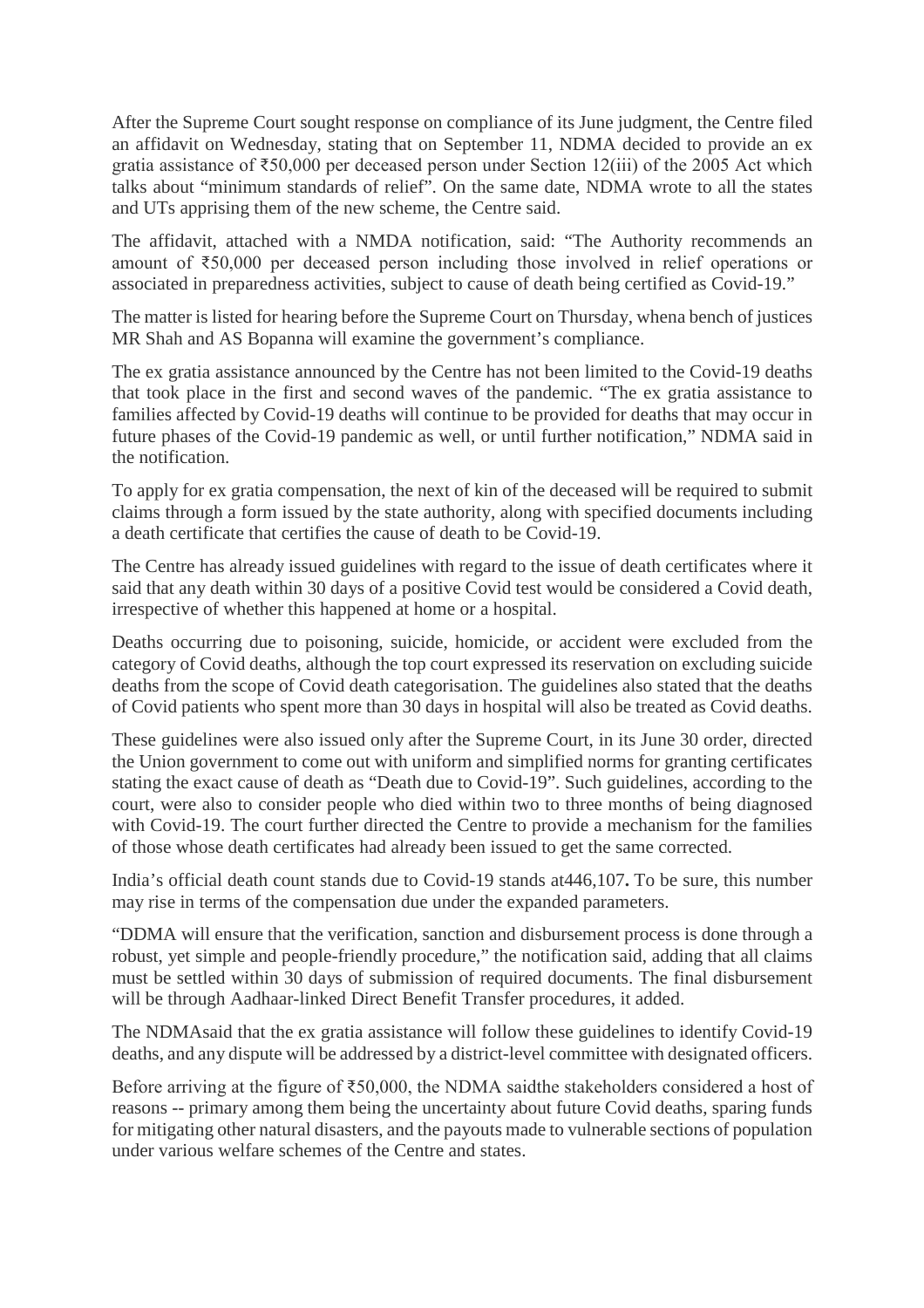"There is uncertainty about new variants of the virus and likely future waves. It is not possible to ascertain the total final financial burden emanating from ex gratia assistance. Financial prudence demands that we plan in a manner that assistance can be provided to larger number of people should the number of deaths rise," the Centre stated.

It also considered the financial and material assistance provided under SDRF, the money spent by central government for the nationwide vaccination drive, and relief under central welfare schemes such as PM-CARES for Covid orphans and PM Garib Kalyan Yojana package.

"While Covid is an unprecedented disaster, other natural disasters that occur more frequently have not abated. It is important that sufficient funds are available under SDRF to provide a timely and effective response to other disasters as well," the notification said.

## **WHO (Hindustan Times: 20210923)**

https://epaper.hindustantimes.com/Home/ArticleView

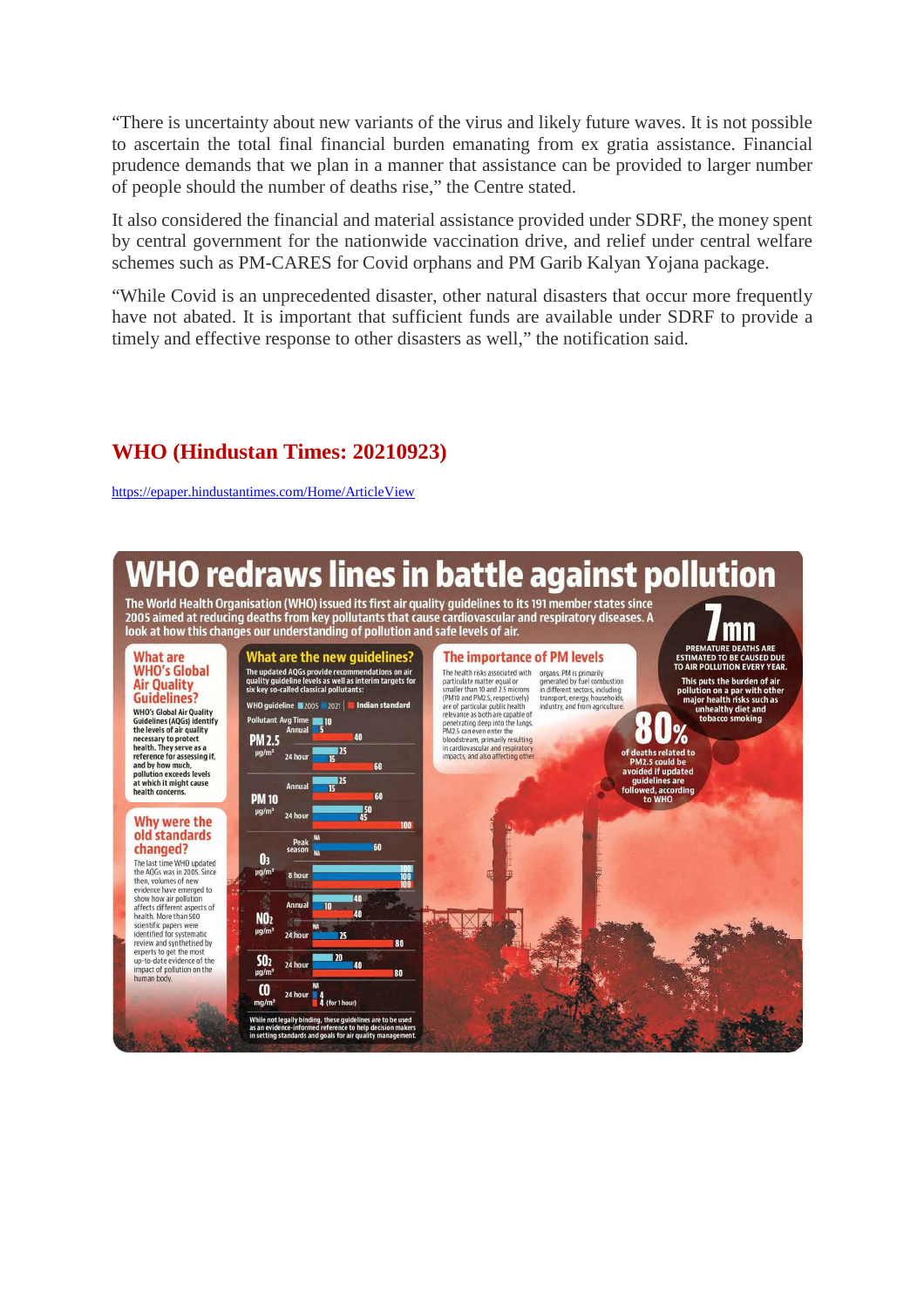#### **Caste Census (The Asian Age: 20210923)**

http://onlineepaper.asianage.com/articledetailpage.aspx?id=15851977

# ■ RJD prez favours 'breaking' 50% reservation cap if required Caste census a must, says Lalu

Patna, Sept. 22: Rashtriya Janata Dal president Lalu Prasad on Wednesday reiterated the demand for caste census and favoured "breaking" the 50 per cent ceiling on reservations if the population of SCs. STs and OBCs was found to be more than half of the total.

Mr Prasad, who has been convalescing in Delhi after his release from jail earlier this year, made the remarks while addressing a training camp of his party workers organised here to which he got connected online.

"I was the first one to raise the demand for caste census. I had made the

Quotas have been decided taking into account a census conducted before Independence. We must have a fresh estimate of the population of different social segments.

> - Lalu Prasad Yaday. Rashtriya Janata Dal chief

demand on the floor of the Parliament." said the multiple-term former MP and the railway minister in the UPA-1 government.

The former Bihar chief minister, who has ended up spending a long time behind bars following his conviction in fodder scam<br>cases, said, "My demand is for the welfare of all, SCs and STs included. Quotas have been decided taking into account a census conducted before Independence. We must have a fresh estimate of the population of different social segments.

"The existing quotas have been insufficient.<br>And even these are rarely filled, resulting in huge backlogs. Let there be a fresh caste census and all get quotas in proportion to their population. If it<br>needs breaking of the 50 per cent barrier, so be it." said Mr Prasad, who owes his rise in politics to the Mandal churn of the 1990s.

Mr Prasad's younger son and heir apparent Tejashwi Yaday, who is the Leader of the Opposition in state assembly, had Prime recently met Minister Narendra Modi to broach the issue of caste census as part of a delegation headed by chief minister Nitish Kumar, an arch rival of the RJD supremo.  $-PTI$ 

#### **Prostate Cancer (The Asian Age: 20210923)**

http://onlineepaper.asianage.com/articledetailpage.aspx?id=15851383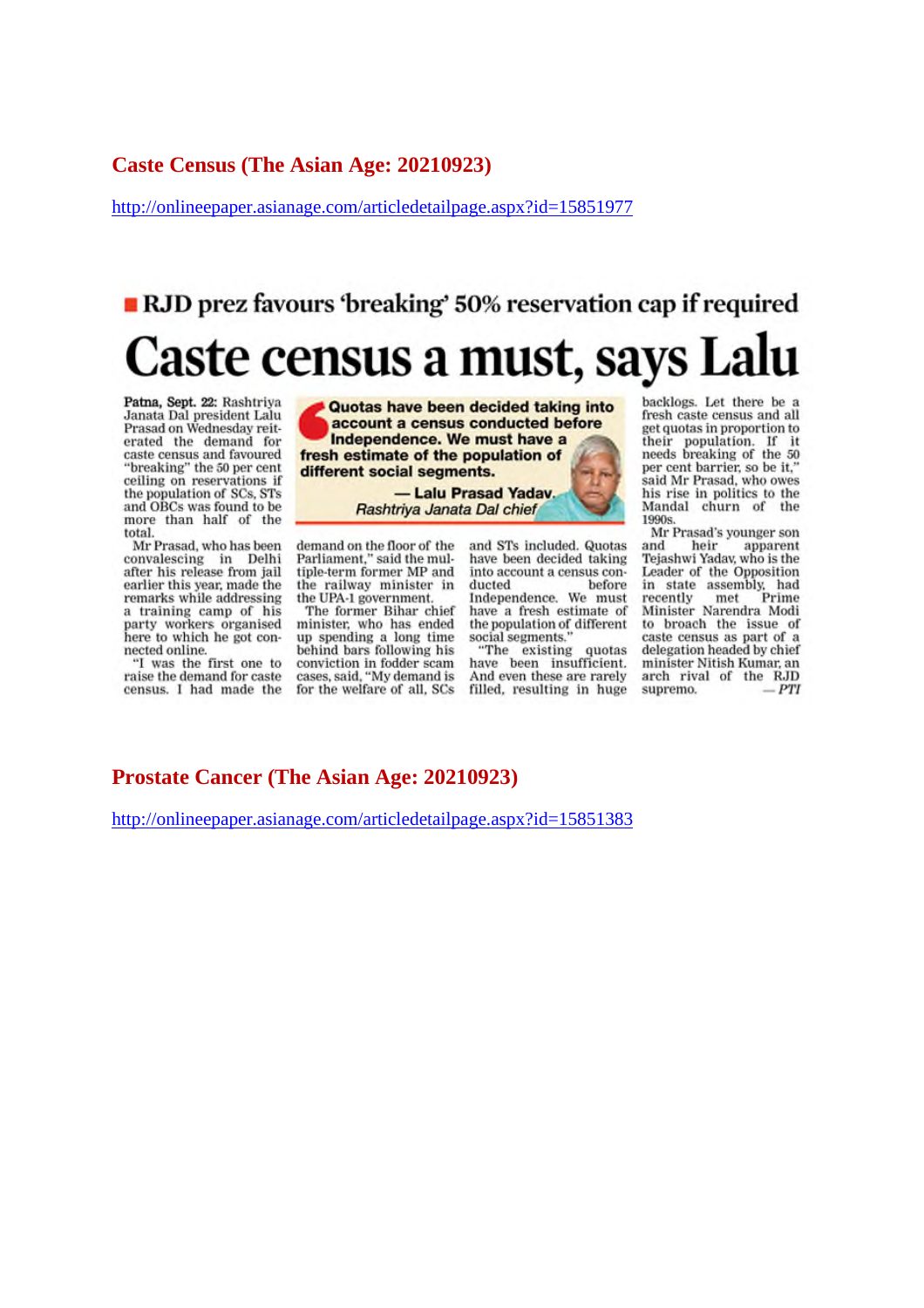

# What men should know about prostate cancer

#### ELENA ZELLE AND TIM OBOJSKI

but a digital rectal exam can save a man's life. Its purpose is **that it can be cured if detected**<br>to screen for cancer of the prostate<br>gland, the second most frequent **why screening is so important**<br>malignancy (after lung cancer) in<br>men worldwide in 2 ing one in more than half of the<br>world's countries, according to the International Agency for Research on Cancer (IARC).

#### **WHO'S ESPECIALLY AT RISK?**

"Prostate cancer is a disease of older<br>men," says Dr Anno Graser, a<br>Munich-based radiologist and prostate specialist. A 35-year-old man has a 0.1 per cent risk of developing prostate cancer within the next 10 years, he notes, while a 75-year-old's risk is 5 per cent. There were more than 1.41 million cases of prostate cancer worldwide in 2020, or 7.3 per cent of total cancer cases, estimates<br>the IARC, part of the World Health<br>Organization (WHO).

#### **WHAT ARE THE WARNING SIGNS?**

Usually there aren't any. "The body doesn't recognise that abnormal cells doesn't recognise that abnormal cells<br>are multiplying uncontrollably, so<br>there are typically no symptoms in<br>the early stages," explains Dr Olaf<br>Reichelt, chief physician in the<br>Department of Urology and<br>Paediatric Urology screening is so important, he says.

At an advanced stage, bone pain in<br>the lower back, hips and ribs, or difficulty urinating, can occur. By this time, however, the cancer is likely to have metastasized, or spread, to nearby areas such as the spine or lymph nodes in the groin.

#### **HOW CAN IT BE DETECTED EARLY?**

Prostate cancer is among the most common It's not particularly pleasant, types of cancer in men. The good news is that it can be cured if detected early. That is

> tion. Many early cancers are still too<br>small to be felt though. Another sman to be ent though. Another<br>method is a prostate-specific antigen<br>(PSA) test. PSA is protein produced<br>by cells of the prostate gland, and<br>prostate cancer often\_elevates\_PSA levels in the blood. However, some<br>non-cancerous conditions can also cause the PSA level to rise. The risk of overlooking prostate cancer can be lowered by getting both a digital rec-<br>tal exam and a PSA test, advises the Lau exam and a PSA test, advises the<br>German Cancer Research Centre's<br>(DKFZ) Cancer Information Service.<br>But it adds: "This also increases the<br>chances of false-positive results for<br>cancer."

> A further screening method is multiparametric magnetic resonance<br>imaging (mpMRI), regarded as the<br>most sensitive and specific imaging



PROSTATE CANCER IS AMONG THE SOMEWHAT LESS AGGRESSIVE ND CURARLE IF IT HASN

technique for the detection and evaluation of prostate cancer.

#### **HOW DANGEROUS IS PROSTATE CAN-CER COMPARED WITH OTHER CAN-**CFRS?

Prostate cancer is among the somewhat less aggressive cancers and curable if it hasn't reached an advanced stage. It's accountable for 3.8 per cent of all mortality caused by cancer in<br>men — more than 375,000 deaths men annually - and is estimated to be the fifth leading cause of cancer death in men globally, according to the IARC. Prostate cancer is curable about 90 per cent of the time, Graser says. The earlier it's detected, the better the patient's prognosis.

#### **WHAT ARE THE TREATMENT** OPTIONS?

The type of treatment depends on<br>several factors, including the<br>patient's age, PSA level, biopsy result<br>and any accompanying illnesses,<br>points out Reichelt. If the patient is<br>between 50 and 75 years of age and his cancer isn't at an advanced stage, the treatment is usually surgical removal of the prostate or radiation. While advanced prostate cancer is<br>rarely curable, Reichelt says, in many cases it can be kept under control for several years with hormone, chemoand immunotherapy. "Many men don't die of, but rather with, cancer<br>carcinoma," he remarks. Doctors may recommend, for example, that an 80-year-old patient with a tumour that's not very aggressive not be treat-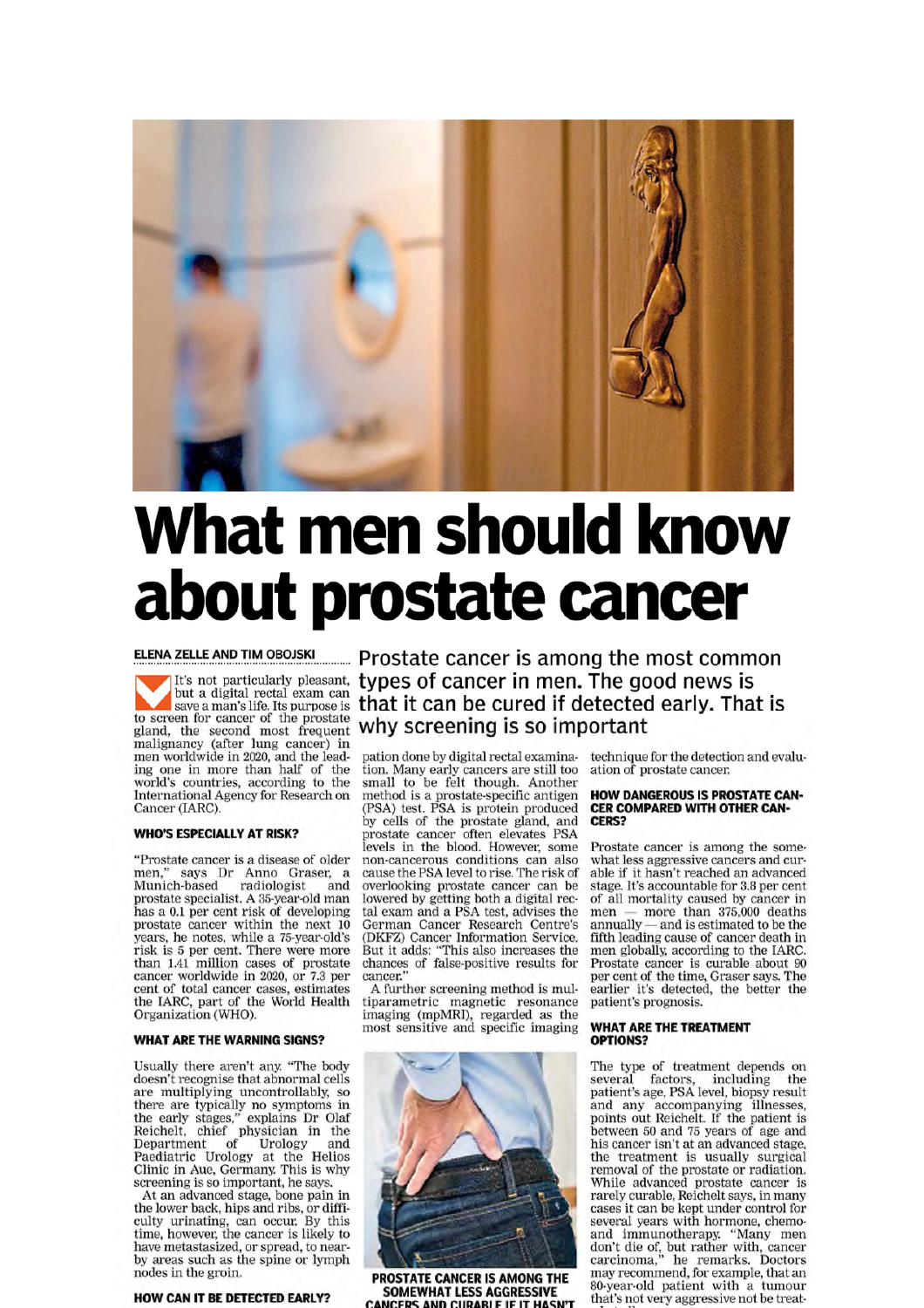## **Gum Diseases (The Asian Age: 20210923)**

http://onlineepaper.asianage.com/articledetailpage.aspx?id=15851382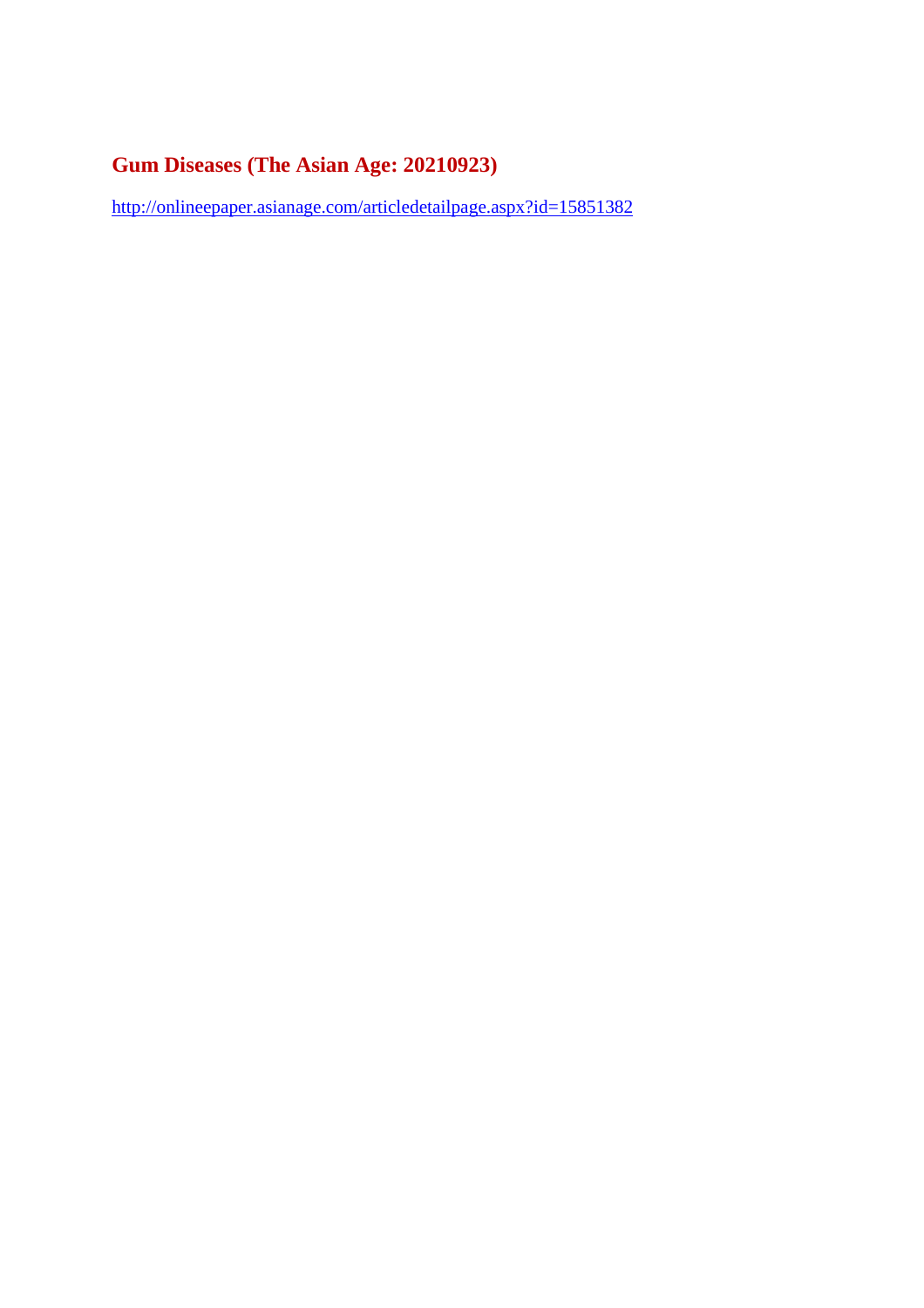## **HEALTH ALERT**

# Your gums bleed?

Gum disease starts silently, then it gets serious



Regular professional dental cleanings are a good way to prevent the painful gum problems that can come after periodontitis, which often starts silently. PHOTO CREDIT: FRANK RUMPENHORST/DPA

If your gums occasionally bleed while you're **Solution** brushing your teeth, you may be tempted to ignore it — but don't, as it could be a sign of periodontitis, better known as gum disease. It usually starts slowly without pain, and the symptoms can be mild for many years. The first signs are often slight bleeding of the gums, some redness and swelling. But these might be some key signs of what is a chronic inflammatory disease of the periodontium, the tissue that supports the teeth, dentists say. It's caused by bacteria in plaque which sticks to your teeth and along the gums, hardening into tartar over time and attracting more bacteria. If you don't get rid of the plaque,

**THE DISEASE CAN ALSO** in a sign of an

your gums may swell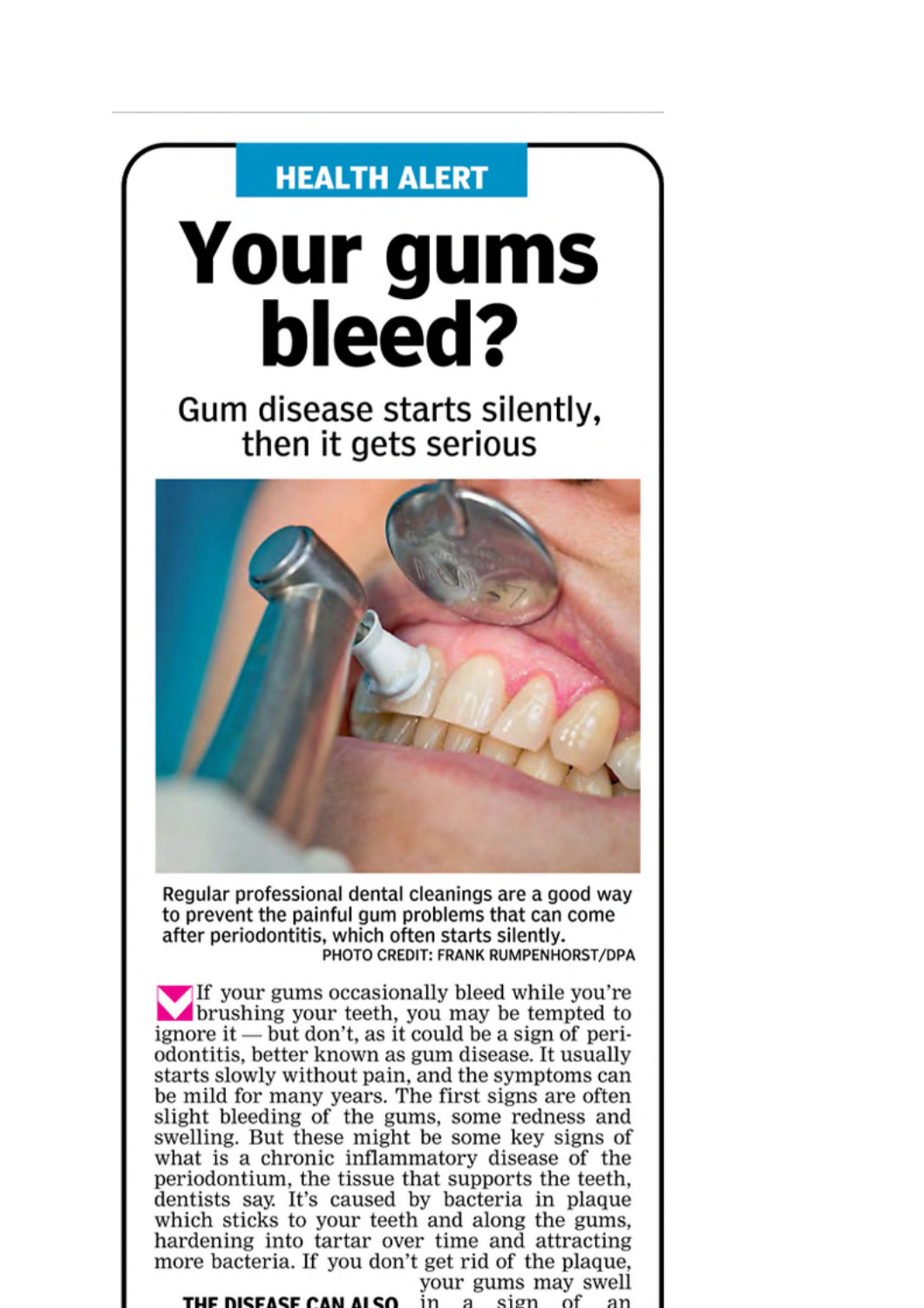## **Women Health**

## **5 essential diagnostic tests for women over 30 (The Indian Express: 20210923)**

https://indianexpress.com/article/lifestyle/health/5-tests-women-30-health-symptomspreventive-checkups-7493763/

"Annual health checkups should be given utmost priority to weed out problems before they create havoc. It's time to take control of your health and your life," said Dr Aurangabadkar

women's healthPreventive checkups are necessary. (Source: Getty Images/Thinkstock)

The human body goes through a lot of changes from birth until old age. As we age, our metabolism and other processes get slower which can lead to various health conditions like diabetes and hypertension. This makes it extremely important to get health checkups done, and make the transition easier and healthier for the body. The thirties are a crucial time for women trying to strike work-life balance. Juggling work stress and other countless responsibilities can have a negative impact on the health. The best way to prevent lifestyle diseases and nip them in the bud is to go for yearly checkups, said Dr Geeta Aurangabadkar, clinical director, Proactive For Her.

Read on to know the five important tests every woman should get done when they turn 30.

Complete blood count

A complete blood count (CBC) is a blood test used to evaluate the overall health and detect a wide range of disorders, including anaemia, infection and in rare cases, even blood cancer. A complete blood count test measures several components of your blood, including red blood cells (R.B.C s), white blood cells (W.B.C s), haemoglobin, Hematocrit (Hct) and platelets.

"It is estimated that 52 per cent of non-pregnant women of reproductive age are anaemic. At the brink of your 30's, this test is commonly used as a screening test to detect anaemia. This may lead to further clues about common nutrient deficiencies that may cause anaemia, such as iron or B12. CBC is also done to monitor your overall health and treatment (if you are undergoing any)," she expressed.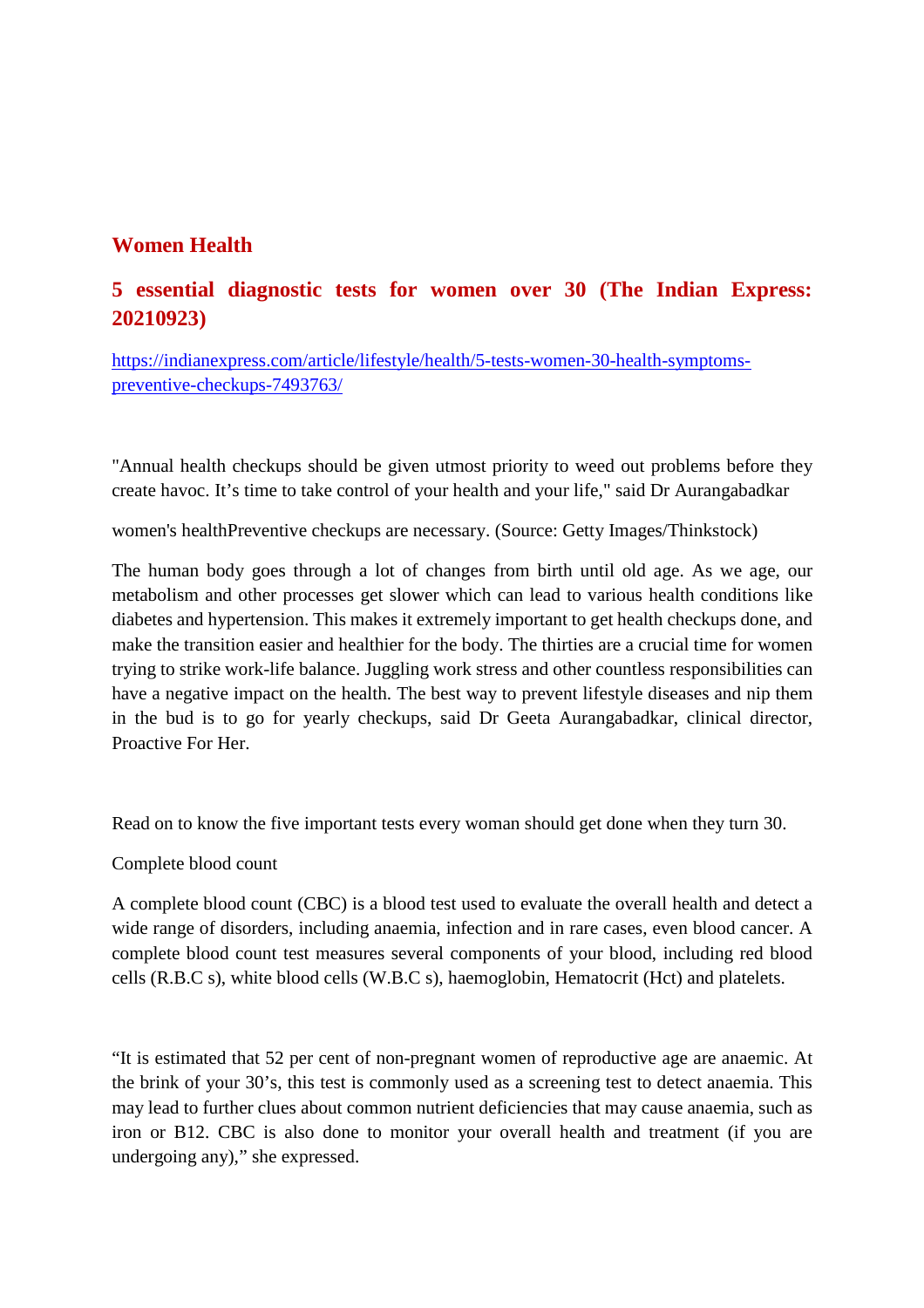#### Blood sample collection

### Lipid profile

The lipid profile measures the amount of specific fat molecules called lipids in the blood. A panel test, it measures multiple substances, including several types of cholesterol. This test helps to check for the risk of heart diseases and the health of blood vessels. Knowledge of this could help someone modify their eating habits, diet, stress, exercise and lifestyle in a positive direction, said Dr Aurangabadkar. "You will be surprised to learn that thyroid disorders and PCOS are commonly associated with unfavorable lipid profile," she shared.

#### Thyroid function test

Almost 1 in 10 women in India have underactive thyroid issues. As the symptoms are usually slow initially and often go unnoticed for a long time, it's important to screen yourself for thyroid problems. "Most commonly reported symptoms are irregular periods, unexplained weight gain, hair loss or infertility," she said.

A simple blood check is all that is required to test for an underactive thyroid gland (hypothyroidism) and an overactive thyroid gland (hyperthyroidism).

## Blood sugar

Diabetes is seen in more than one in 10 women aged 35-49 years, she noted. As per Dr Aurangabadkar, symptoms of diabetes can be there in the background without one's knowledge for a long time. Diabetes can cause your blood sugar (blood glucose) to rise to abnormally high levels because of your body's inability to either produce or use insulin properly. Insulin is essential for the body to utilise blood sugar for energy, she mentioned.

Blood Sugar Tests can be performed at home

#### Pap smear

Notably, India accounts for nearly one-fourth of the world's cervical cancer deaths, said Dr Aurangabadkar. "A Pap smear is a simple screening procedure for cervical cancer and picks up problems at an early stage. It is also used to detect changes in cervical cells that may turn cancerous later on and need to be monitored further," she explained.

The procedure involves examination by your gynaecologist or a trained nurse who takes a sample by gentle scraping of cells from your cervix which later are examined under the microscope for abnormal cells or any infection. Women aged 30 and older can consider testing every 5 years which would combine a Pap smear with an HPV test (Human papillomavirus).

"Your sexual health is as important as your physical health. Go for an STI panel test if you are sexually active," she said.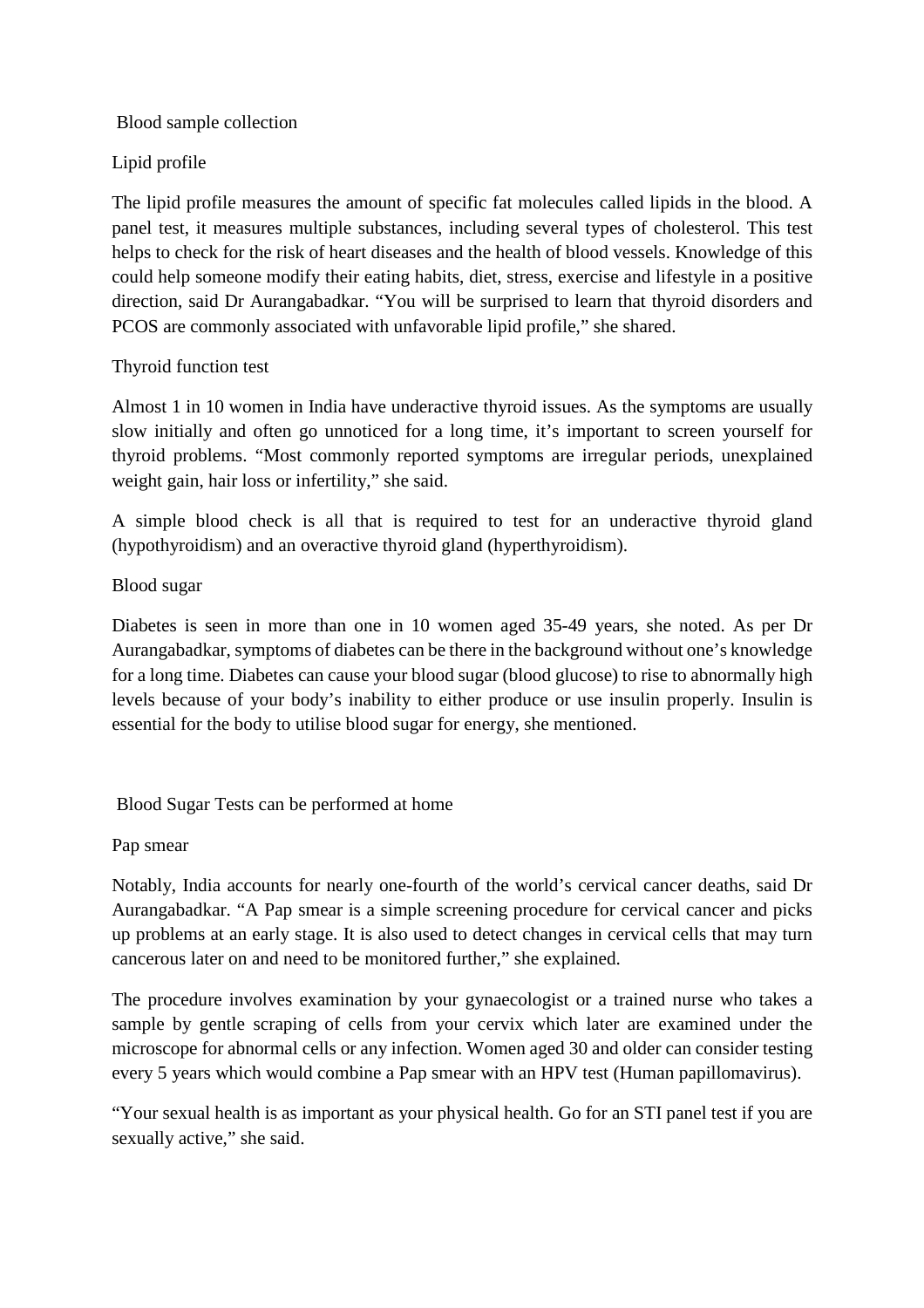"Staying healthy requires effort, commitment and vigilance. A healthy diet and exercise is only half the job. Annual health checkups should be given utmost priority to weed out problems before they create havoc. It's time to take control of your health and your life," said Dr Aurangabadkar.

## **Ayurvedic practices**

## **PCOS Awareness Month: Ayurvedic practices and herbs to keep it under control(The Indian Express: 20210923)**

https://indianexpress.com/article/lifestyle/health/pcos-awareness-month-ayurvedic-practicesherbs-health-manage-the-condition-7527487/

While PCOS cannot be completely cured, it can be controlled with healthy, balanced diet and lifestyle choices

PCOS Awareness Month, PCOS Awareness Month 2021, PCOS, how to manage PCOS, living with PCOS, PCOS and Ayurveda, PCOS and yoga, PCOS and healthy eating, indian express newsAyurvedic practices and herbs that can help keep your PCOS under control while also improving your overall health and well-being. (Representational image/Getty)

Around the world, many women and young girls suffer from PCOS, which is short for 'polycystic ovary syndrome', a condition that can be caused by genetic, environmental and lifestyle factors, resulting in hormonal imbalance, irregular menstrual cycles, weight gain, acne, hair fall, etc.

It has to be kept in mind that while PCOS cannot be completely cured, it can be controlled with healthy, balanced diet and lifestyle choices, such as exercising every day. Nikhil Maheshwari, the director of MPIL Wellness says that Ayurveda and yoga have been known to be extremely effective in combating PCOS by helping women restore balance and lead healthy lives.

As such, he lists some Ayurvedic practices and herbs that can help keep your PCOS under control while also improving your overall health and well-being.

ALSO READ |Ayurvedic expert busts four myths about consuming leafy salads

Basti (herbal enema)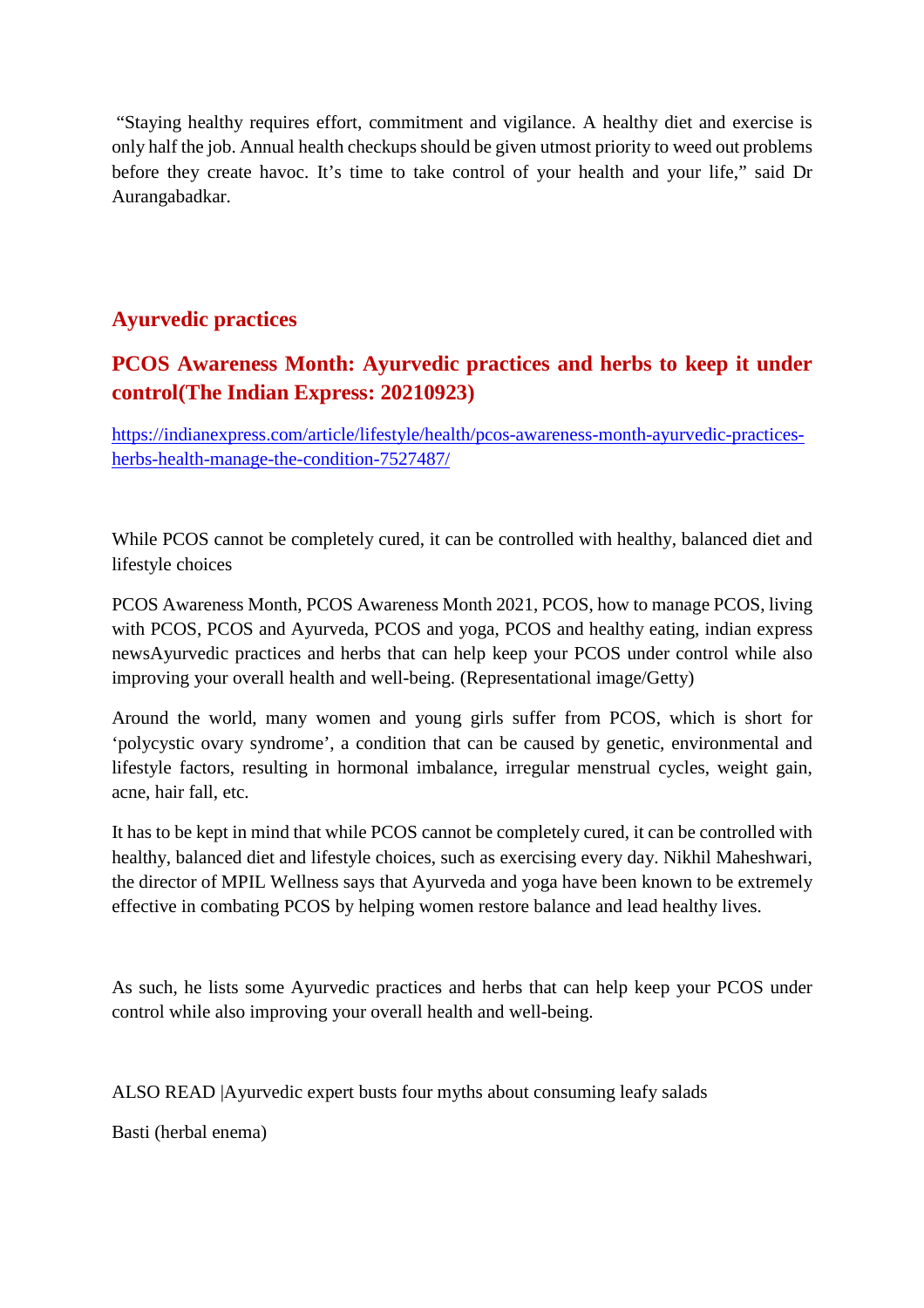Often administered in 2 phases, an oil, and a decoction phase, basti is an enema-based Ayurvedic approach that helps release vitiated vata which normalises bowel movements and provides a general feeling of a clean and healthy gut.

Virechan (herbal cleansing)

Our bodies need to be rid of toxins and virechan is used for that — expelling toxins such as vitiated pitta out of our body. Virechan is done by administering Ayurvedic drugs that induce bowel movements to clear our gut and keep it healthy.

PCOS Awareness Month, PCOS Awareness Month 2021, PCOS, how to manage PCOS, living with PCOS, PCOS and Ayurveda, PCOS and yoga, PCOS and healthy eating, indian express news Ayurveda and yoga have been known to be extremely effective in combating PCOS. (Photo: Getty/Thinkstock)

Vaman (herbal vomiting)

A practice that is also used to cleanse the body, vaman is primarily aimed at getting rid of vitiated kapha by inducing vomiting. A painless procedure, vaman not only detoxifies the body but also balances the hormones, keeping PCOS in check.

Yogic exercises

Following an Ayurvedic lifestyle also involves a combination of yogic exercises that are curated to help you tackle specific issues like PCOS. Certain yoga asanas such as pranayama, the butterfly pose, Bharadvajasana, Padma Sadhana, Surya Namaskar, Sarvangasana, etc., help in balancing the hormones, keeping PCOS under control, says Maheshwari.

Healthy diet

Avoid consuming deep-fried foods, red meat, or anything that contains excess fat as it increases the body's insulin levels. On the other hand, consuming foods that are rich in fibre can help manage PCOS.

ALSO READ |Tips on how to boost fertility for those living with PCOS

Maheshwari advises you try the following herbs:

\* Kachnar: An excellent astringent, kachnar reduces inflammation by shrinking the tissue cells of the cyst. Besides, it also regulates blood circulation throughout the menstrual period, while aiding weight loss.